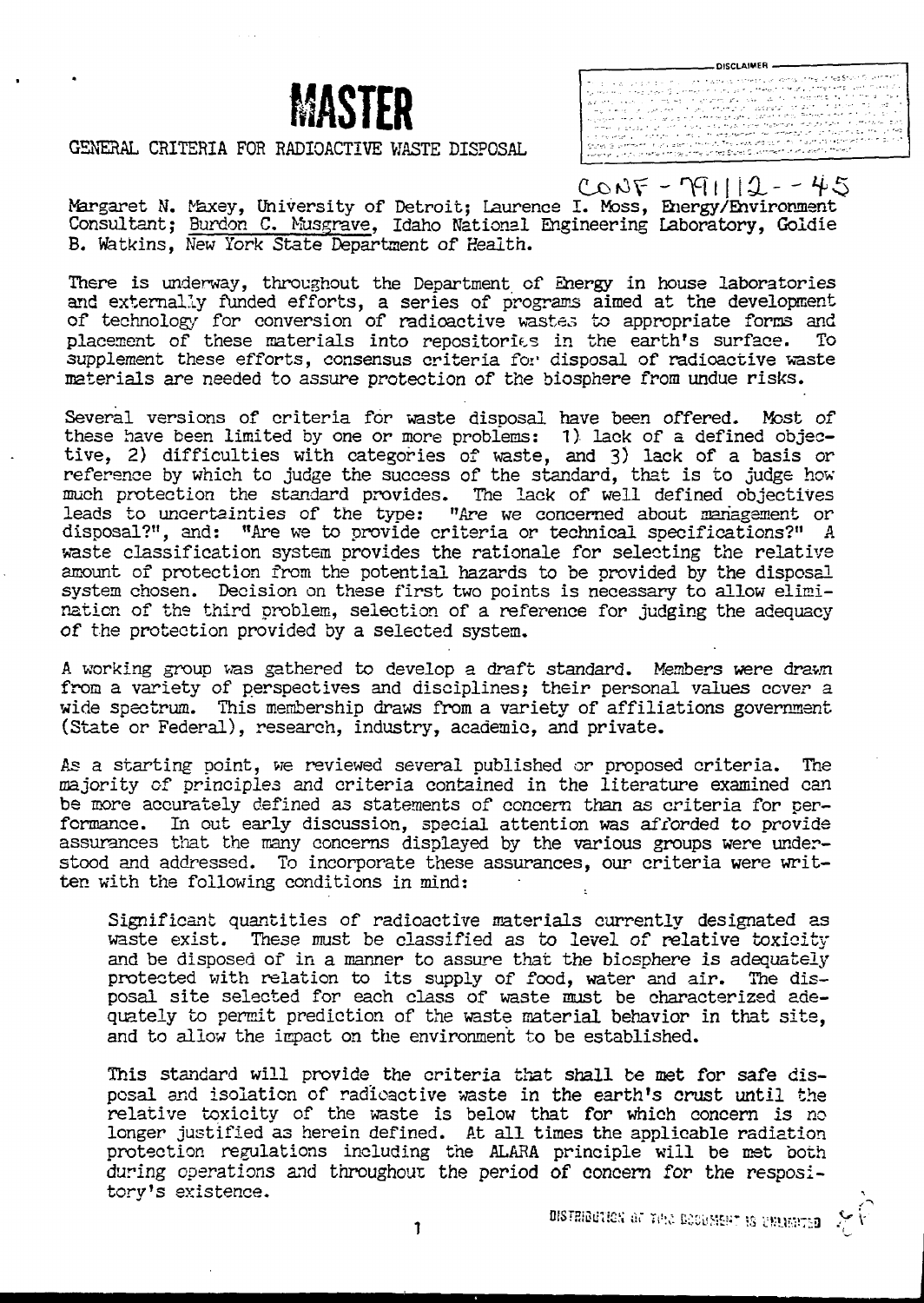Review of those conditions was conducted repeatedly in the discussions of the specific criteria. Constant attention was paid to how the principle of ALARA was to be applied. ALARA is defined as: "as low as reasonably achievable taking into account the state of technology, and the economics of improvement in relation to benefits to the public health and safety, and other societal socioeconomic consideration:" (as defined in 10 CFR Section 50.3<sup>4</sup>a). In this regard we decided that discounting radiation risk to the present generation can not be justified. We feel that the ALARA principle must and can be met during the operational period and throughout the ultimate period of concern.

The standard's scope was established to apply to the final disposal of radioactive vaste materials in a manner assuring: the characteristics of the site, the method of disposal, and the properties of the waste form are jointly considered so as to meet all applicable safety and environmental protection regulations. This is intended to cover all types of radioactive wastes including transuranic wastes, mill tailings, low beta-gamma wastes, and the solidified high-level wastes. (These are to be general criteria with specific or dependent criteria to be developed for specific aspects of the waste disposal system.)

In consideration of conditions acceptable for long-term disposal of high-level radioactive wastes, the questions of institutional integrity and continuity is always raised. These questions, often irrespective of technical problems, require assurances not otherwise asked of societal decisions. While these assurances are technically predictive in nature, they can be answered only with technical experience plus projections into the future. To some who request this type of assurance, this carries far too great an uncertainty to be acceptable.

Because of the possible operation of "Murphy's Law", assurances are sought about all aspects of the system; these include, for example, assurance that:

- I (a) The waste forms are stable
	- (b) The geology is stable
- II (a) The operational requirements will be met
	- (b) The caretaker will continue to take care

Technically defensible answers can be provided for concerns of the first type. However, concerns of the second type are due to a misconception of the nature of the way the institution must function to provide the required control. Let us briefly evaluate some of\the concerns voiced in this second category. With respect to the time span of need for waste management functions, the following phases can be defined:

Phase I Operational: This is the period of emplacement of wastes produced from relatively current nuclear energy operations. At most, this phase lasts approximately 50 years beyond the lifetime of nuclear power.

Phase II Decay: This period of approximately 600 years after removal from the reactor is a long time only if significant caretaker's responsibility is envisioned for an otherwise unused site.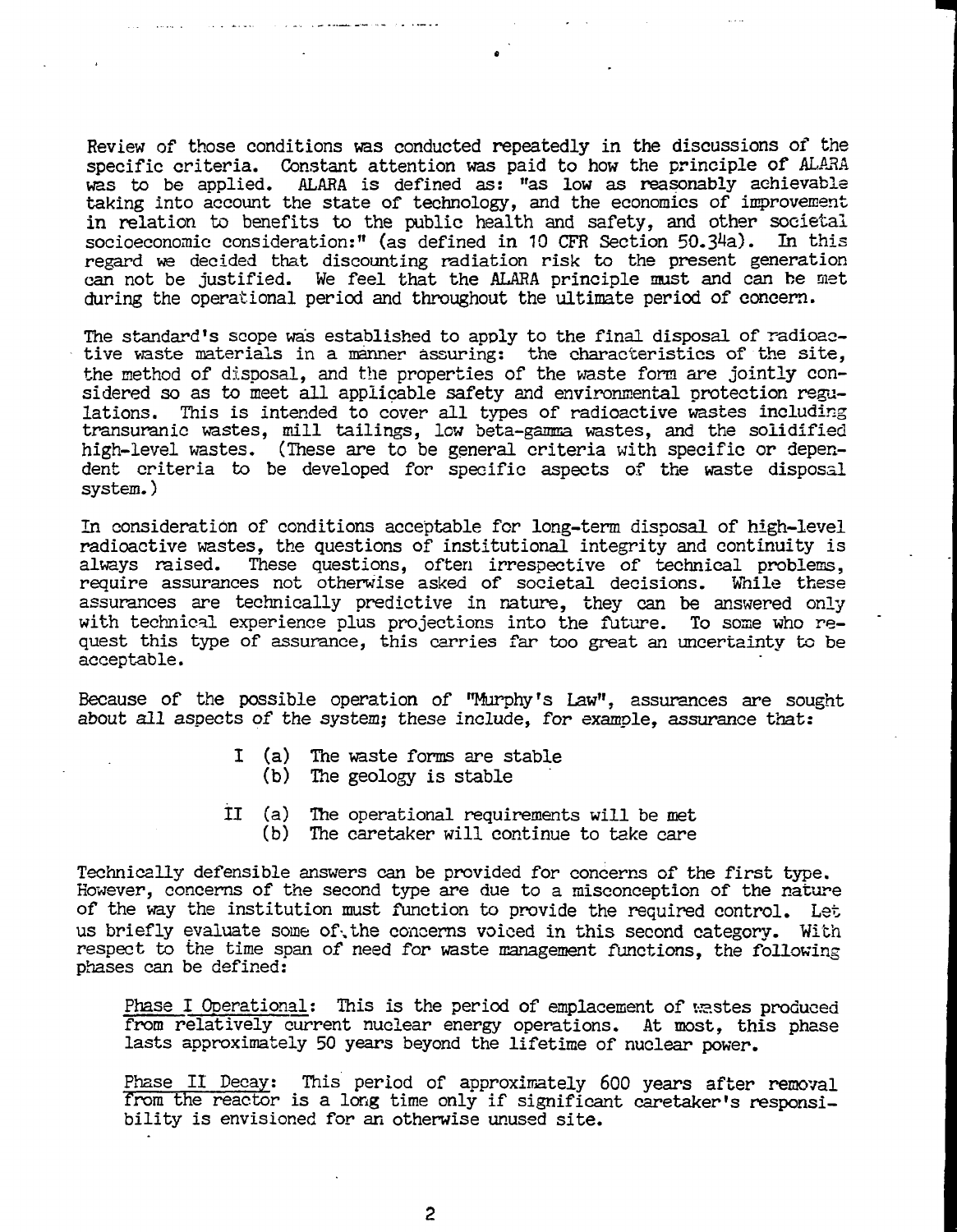Phase III Long Term: How long a time waste is to be a valid concern depends on the definition acceptable for zero concern. Acceptable model evaluation of pathways for transfer of hazardous components of the waste to the biosphere with engineered strengthening of specific limitations can eliminate extensive consideration of this third phase.

The question of institutional control is a question of continuity of important functions. Among these functions are the operation of energy conversion systems of which waste emplacement is a subtask. Successful waste emplacement after the period of beneficial use of nuclear energy does not in itself justify the extensive use of nuclear power; the cost of ultimate disposal is a small fraction of the value of the energy produced on any time scale.

Man is the most probable cause for the loss of functions necessary to operate energy conversion systems. The most probable loss would be caused by nuclear war which would create considerably more hazard than unattended nuclear waste ever could. However, as long as any form of society continues, adequate functions will exist to provide the control required for opration of the repository. After the repository is sealed in any reasonable geologic location, the only institutional function required is human intelligence to recognize the deposit if it is ever encountered.

The disposal of unreprocessed spent fuel significantly changes all of the above discussions. A repository filled with unreprocessed spent fuel is a greater threat to the biosphere than high-level waste due to the total transuranic inventory; in addition, it will be a plutonium mine and therefore, become more attractive for recovery — deliberate intrusion — as time passes. Therefore, unreporcessed spent fuel must be irretrievably disposed of or permanently guarded.

Another question often posited is how much protection is lough. This requires a judgement be made about when further risk reduction does and does not warrant significant expenditures. This is a difficult judgement to make and certainly is not one for which universal concurrence is likely to be attained. Intercomparison among different types of risks also requires some weighing of relative comprehension of risks. The intercomparison is eventually made, if at all, by a regulatory body, which may not act according to well-analyzed risk but may act in a political manner to reflect an impression of the public's collective apprehension about that risk. This leads to the absurd position that more effort per health effect should be spent to reduce risks from radiation from nuclear power than from medical uses of radiation. In this standard, we allow a probabilistic risk intercomparison as one approach to evaluation of a repository. We offer as well the alternative of comparison with risks of the same kind.

Concern is often expressed about the intergenerational problem of the "legacy" of hazardous wastes left for future generations without their consent. A different emphasis is as stated by William Mills, "I have no desire to provide extreme unwarranted protection against radiation risk and in doing so pass on to my offspring and future generations a legacy of foolish spending and unnecessary debt". Relative risk-benefit analysis can provide a basis for judgement. Similarly, as is often pointed out, people are willing to accept a-much higher probability of harm from active (voluntary) risks than from passive (involuntary risks to which people are subjected but have no choice) risks.

÷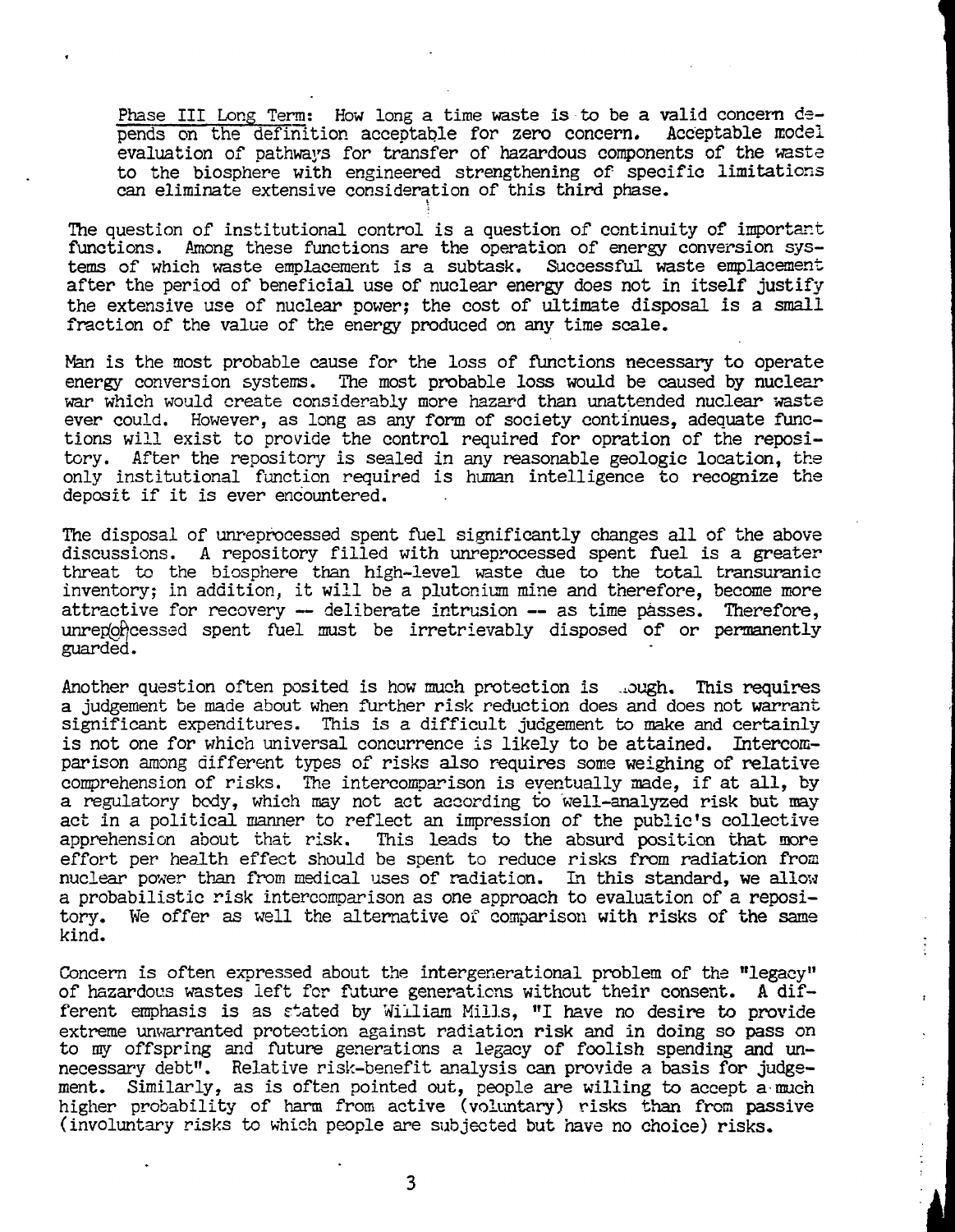Comparison with naturally occuring toxic materials, as used in the draft standard, accomodates both of these concerns. The net risk to future generations can be established when waste disposal repositories are compared with other very similar passive risks.

Radioactive waste materials shall be identified, classified, and disposed of into locations in the earth's surface in an environmentally acceptable manner. A waste categorization system is vital to the objective of matching the disposal method and location with the characteristics of the waste. Each class of waste demands specific methods and locations to. assure that the biosphere is adequately protected with relation to its supply of food, water, and air, and that inadventent intrusion of humans or animals into the disposed waste is as unlikely as intrusion into comparably toxic elements in the earth's crust:

Class 1; Radioactive wastes under this classification include radioactive materials that clearly constitute a hazard if not disposed of with great<br>care. Therefore, these shall be assigned to a deep, engineered geologic Therefore, these shall be assigned to a deep, engineered geologic repository or disposed of in a manner such as to assure an equivalent degree of isolation.

Class 2: Radioactive wastes in this category are shown by material properties, specific radioactivity, and nuclide distribution, to be adequately contained in shallow geologic burial or disposed so as to assure an equivalent degree of isolation.

Class 3? Wastes in this classification contain radioactivity in quantities or concentrations so small that continued control or evaluation for radiation protection is unjustified.

Three approaches were developed for judging the adequacy of disposal concepts. The first alternative ("Acceptable Risk") reflects, in a conservative manner, society's implied willingness to expend resources to avoid the statistical occurrence of injury, early death, or adverse environmental impact. The risk of an occurrence is the consequences-times-the-probabilityj the variation in the willingness of members of society to allocate resources depends upon these perceived probabilities and consequences.

The second alternative ("Ore Body Comparison") provides high confidence that the hazards are at least as low as the risks from the reference natural uranium ore body.

To simplify the analytical problems, a third approach was developed in which a comparison with a reference natural uranium ore body would be made in each of three aspects: stability of the waste form/ore; integrity of the host medium; and isolation from the biosphere. The third alternative is similar to the second; however, a comparison is made of each of the three aspects rather than by way of comprehensive probabilistic models. If the proposed waste form and disposal site were judged to be safer than the reference natural uranium ore body in each of the three respects then a more comprehensive analysis would not be required. This third alternative '("Three-Stage Ore Body Comparison") provides high confidence that the contribution to the risk arising from: 1) dispersibility of the waste form in relation to its toxicity, 2) lack of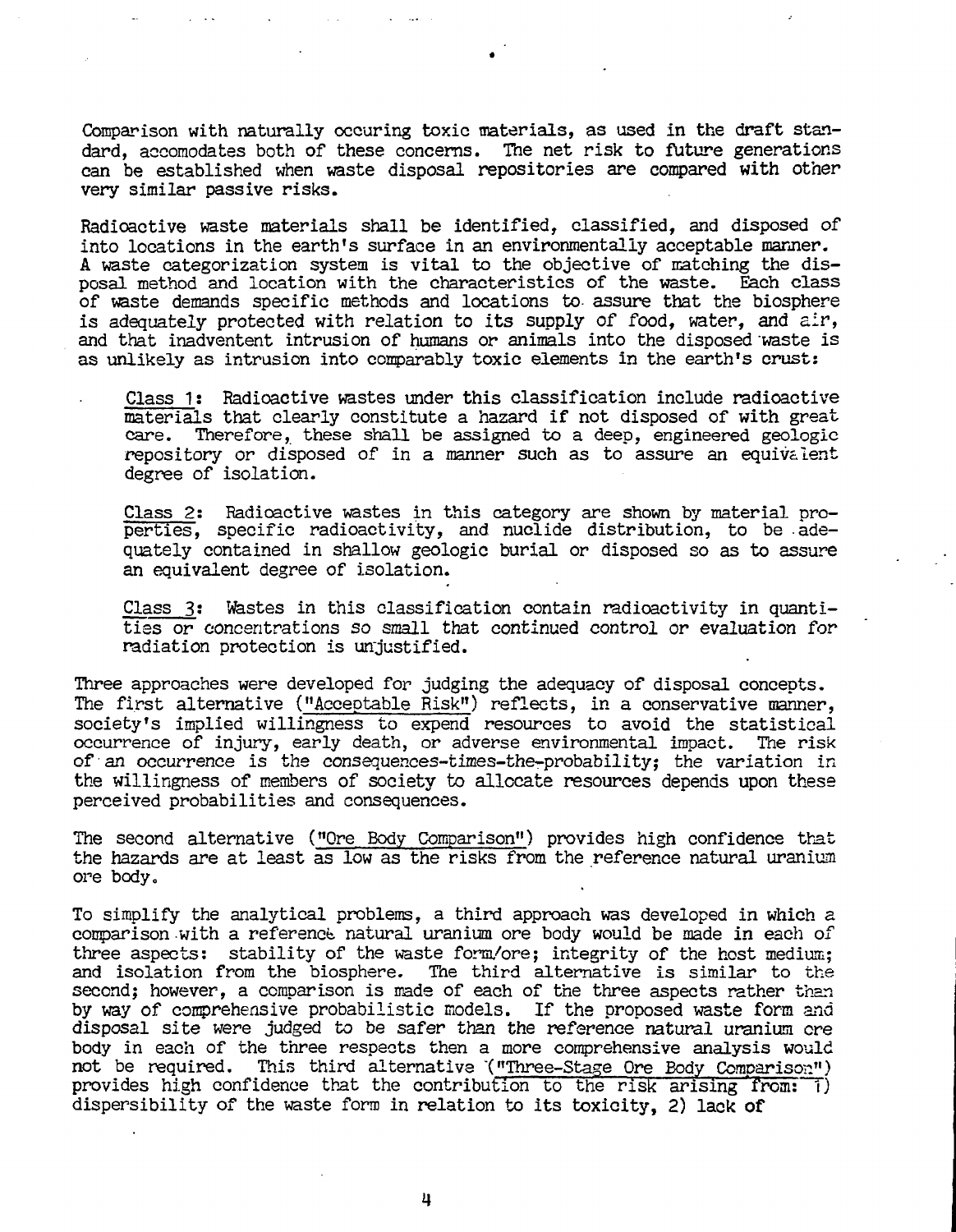integrity of the host medium, and 3) lack of integrity of surrounding media are each less than the contribution to the risk arising from the equivalent aspect of the natural uranium ore body.

Specific criteria were developed in the areas of protection criteria, waste forms, demonstration of site integrity, site suitability, retrievability, and monitoring and identification. A summary of the specific criteria follows.

Protection criteria require the assignment of properly classified waste to appropriate repositories consistent with the potential hazard. The significance of the potential hazard from the classes of waste requiring control can be established through comparison with other hazardous waste disposal-risk reduction actions society undertakes, and understanding of the relative hazard of naturally occurring materials in the environment.

When the mobility and the toxicity index (per unit mass) of the Class I waste disposed of in any deep geologic formation is comparable to, or less than, the mobility and the toxicity index of the reference ore body, then no further consideration of hazard from the waste shall be deemed necessary. When the access to aquifers, and the toxicity index of the Class II waste disposed in any shallow site becomes equal to that of naturally occurring toxic materials in the undisturbed earth's crust in the region (80 km radius) surrounding the site, the hazard from the site shall be considered negligible.

For Alternative 2, the Ore Body Comparison, the estimated hazard to mankind from any waste disposal site for any generation during the period of concern shall not be greater than that from the reference natural uranium ore body. The potential hazard to any individual member of the general public shall be no greater than ten times the hazard from the reference natural uranium ore body or restricted to the then current requirements, whichever is lower.

The chemical and physical form of the radioactive waste provide the waste with its barrier to dispersion and should be engineered to match the toxicity of the waste. Class 1 wastes should be constrained in a solid matrix, the waste form shall be selected so that it and its reaction products do not induce excessive stress, through continued reaction in the host medium. In application of the third approach for wastes that are higher in toxicity than is a comparable mass of the reference natural uranium ore body, the waste's self containment parameters must be increased proportionately.

The integrity of the selected disposal site shall be assessed based on accepted predictive models which evaluate the potential release of hazardous material and the characteristics o£ the site host media. The computer codes used to describe these models and test the site characteristics shall employ realistic physical properties and material performance characteristics rather than applying factors of conservatism to these values. The repository site shall be shown to be free of significant viable faulting. Conservative factors should not be used in calculating expected values for ingestion and inhalations quantities, probabilities, or total populations exposed.

The model described by the codes shall be founded on physical principles accepted by consensus of experts in the appropriate fields. It is recognized that predictive models require estimation of certain parameters and the probability' of deviations from the estimated values. Uncertainty in modeling